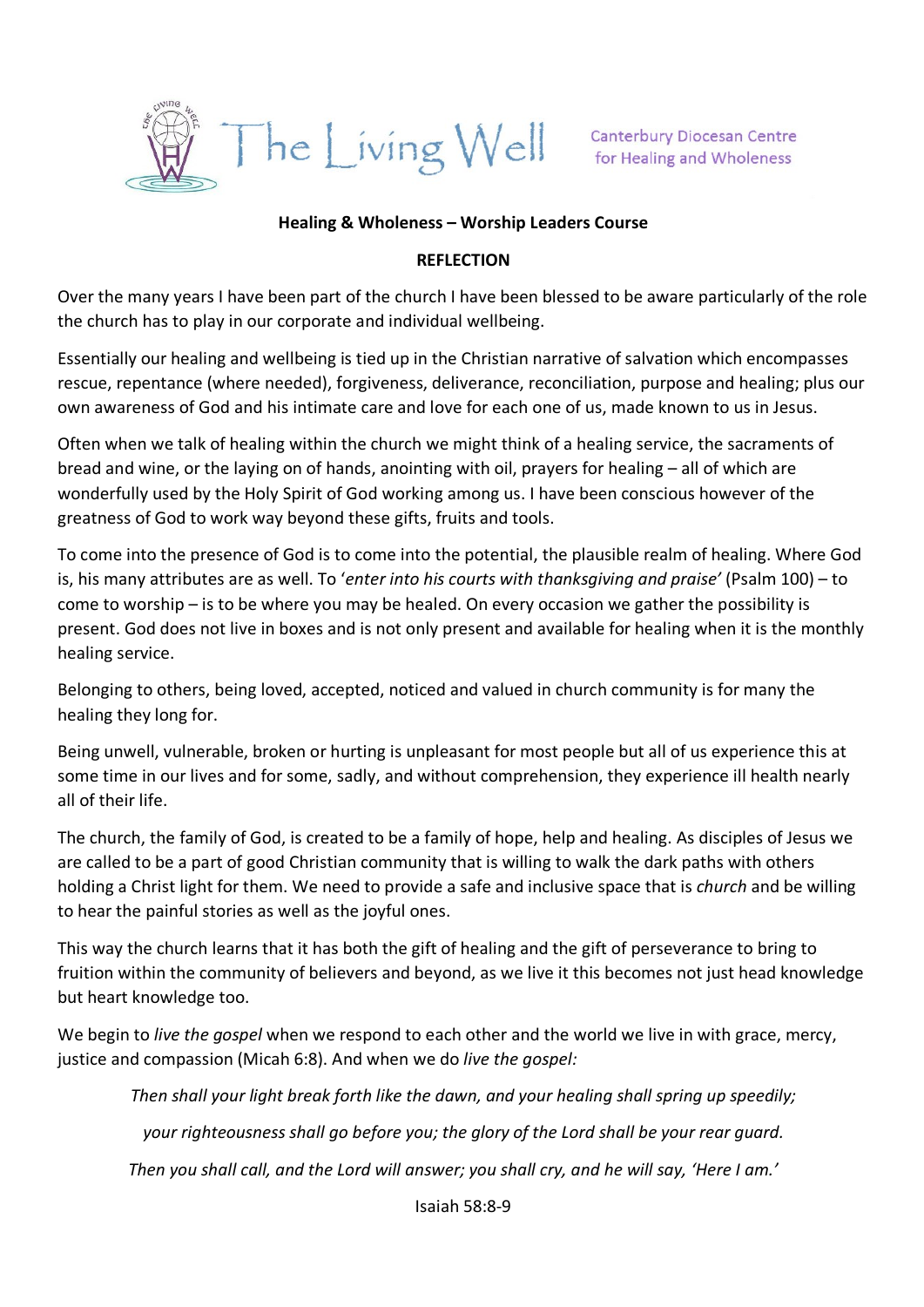Wisdom given to us by the Holy Spirit of God for the days in between Jesus' incarnation and His return helps us to acknowledge human frailty, complexity, uniqueness and our powerlessness to change all outcomes.

Sharing our stories with each other and **listening** well conversely makes us aware of the huge resilience amongst us and the deep care of God who has kept so many of us through some really tough times and traumas in our lives. *God is good*. *All the time. All the time. God is good.*

Humbly we offer ourselves in ministry, accepting the Lord's call and delighting that he chooses to comission us and work with, in and through us. This is pure gift, a real joy and a shared blessing. We have no healing power or ability of our own. An *attitude of gratitude* accompanies this ministry of Christ.

Deeper questions develop as we give detailed thought to the place (and purpose?) of suffering amongst us. We ponder the outcomes of our hopes and prayers for healing for others, the disappointment when God does not seem to hear, and the anger and horror of some of the traumas.

We live in the tension of the 'now and not yet now of the Kingdom'*; for now we see in a mirror dimly, but then face to face. Now I know in part; then I shall know fully, even as I have been fully known* (1 Corinthians 13:12), is not an easy place to be and the temptation to become despondent in our life of faith and prayers for healing is real.

My discovery has been that the more I am prepared to go on taking the risk of asking God for healing, the more I am prepared to get out of the boat and have a go at walking on water, the more I **listen** and am made conscious of my brother or sister's need, the more the Lord provides the comfort, hope and help we yearn for at times of difficulty.

We have a **listening** God, He **listens** with all that He is – He **listens** with his ears and with His eyes, He **listens** with His intuition and His heart, He **listens** with His Spirit and His mind. His complete being listens to your complete being. And most importantly He responds with healing, love and grace….and asks us to take Him as our role model, to imitate the one we love in Jesus Christ:

*Therefore be imitators of God, as beloved children. And walk in love, as Christ loved us and gave himself up for us, a fragrant offering and sacrifice to God.* Ephesians 5:1-2

………………………………………………………………………………………………………………………………………………………………………

**7 QUESTIONS & SCRIPTURES TO PONDER** – please engage the suggested scriptures with your answer if you can– but also feel free to explore beyond them.

# • **Q1. What do we mean by healing?**

*The Son is the image of the invisible God, the firstborn over all creation. For in him all things were created: things in heaven and on earth, visible and invisible, whether thrones or powers or rulers or authorities; all things have been created through him and for him. He is before all things, and in him all things hold together. And he is the head of the body, the church; he is the beginning and the firstborn from among the dead, so that in everything he might have the supremacy. For God was pleased to have all his fullness dwell in him, and through him to reconcile to himself all things, whether things on earth or things in heaven, by making peace through his blood, shed on the cross.* Colossians 1: 15-20